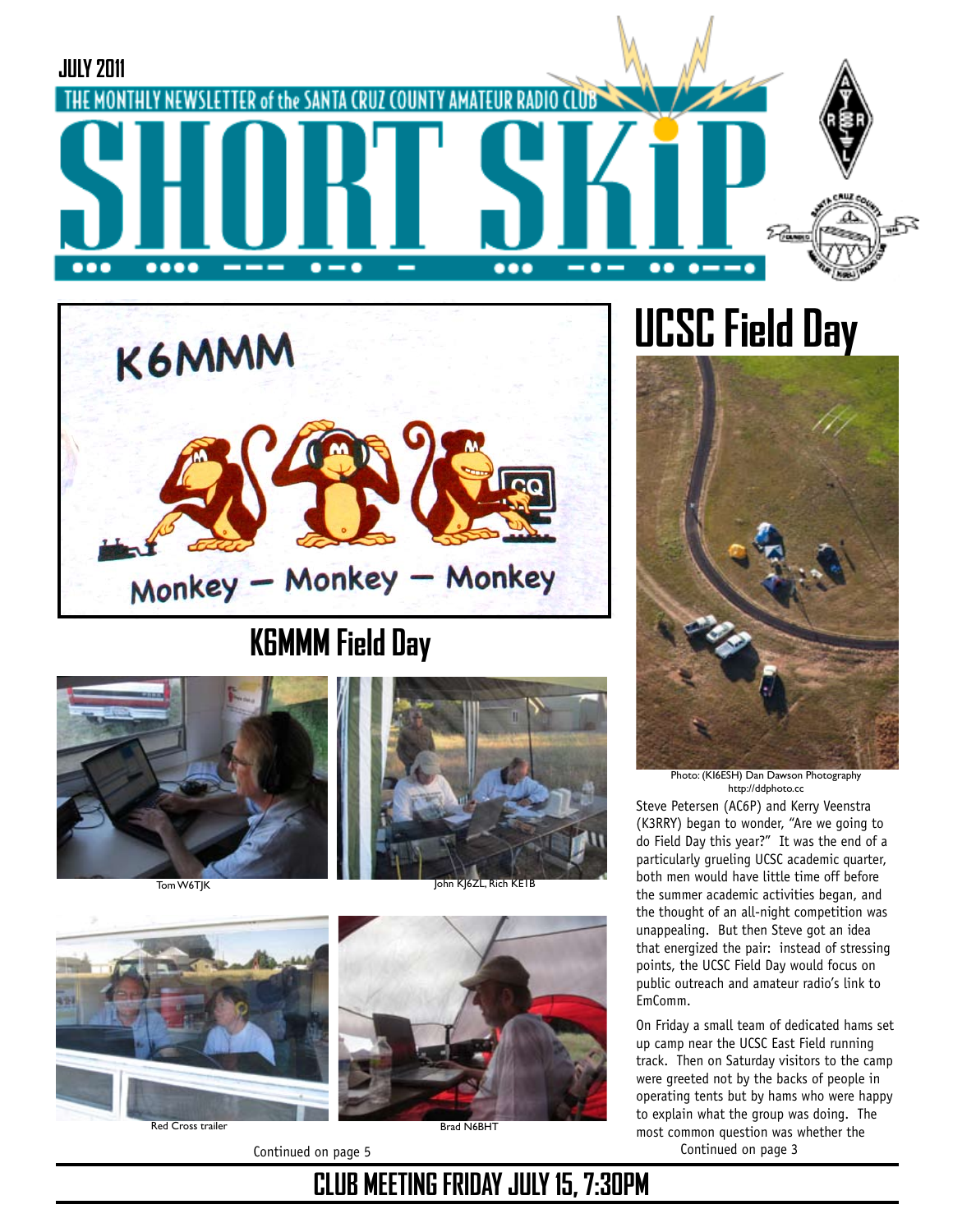## **South County EmCom-ARES Field Day**

This group was the Watsonville contingent of our club. Pretty antenna tower for the six meter beam...aka moveable tower.

This is what we did:

Saturday's operating modes at our WVI Field Day event were as follows:

2 meters FM, SSB 70 cm FM, SSB 6, 10, 20, 40, 75 meters SSB 2 meters Packet (digital) Winlink (email) and direct to server 2.4 ghz digital (WiFi)

Power used: Generator, Battery, Solar

Best regards,

Wm. "Bill" Conklin

The goal of the South County team was to not pre-plan for six months but rather to arrive at the site and see what systems we can get operational.



Bob K6GDI, Kevin KJ6JDM and Bill AF6OH

## **My First Field Day**

This year, I participated in Field Day at the Santa Cruz County EOC's station W6TUW. After we finished, the plan was to go up for the SCCARC Field Day BBQ at old CYA camp. When I arrived at the site, I was greeted by JV Rudnick K6HJU. If you have been involved in ham radio in Santa Cruz county, you know JV. We shake hands and he then proceeds to take me on a tour of K6MMM's stations. At each station, JV explained the frequencies used, the equipment, antennas and always took time to introduce to the new hams that I didn't know.

On my way up Empire Grade, I thought of how many times in the past I have driven the road to our field day.

I first heard about San Lorenzo RC Field Day at Eagle Rock in the Sentinel in 1992. I had just got my no-code tech license (KC6VJT) and with my new handheld (and a much younger body), I rode my bicycle up to Eagle Rock. I didn't know anyone, but they seemed like a friendly group. I showed them the newspaper article. They were excited because article was worth 100 points!

Poking my head into trailer that was either a 6 or 10 meter station, the ham behind the mike

introduced himself as 'JV'. "Come on in, you look like a new ham. Well, you need to get on the air... make some contacts. Don't be nervous, just push the mike button and say CQ CQ CQ CQ field day this N6..RUSTY... ZIPPER. Now listen, Sacramento, you made your first contact. Now we need to make a few more contacts." Thanks, JV, for first elmering me and always being there to help.



JV K6HJU and Ron K6EXT hoisting the banner on the Red Cross trailer Field Day 2011

—Ron K6EXT

### **Night of Nights 2011**

[Details are subject to change. Check our Web site at http://www.radiomarine.org for updates.]

Each year the MRHS commemorates 12 July 1999, the date on which the supposed last commercial message was sent in the US. On that date we pick up the thread, keep the faith and maintain the traditions of maritime radio communications so that the skills and traditions of all the radiotelegraphers who came before us will be maintained.

While MRHS station KSM is on the air every Saturday, on Night of Nights we originate stations KPH and KFS in addition to KSM. We hope that other stations will join us on the air this year including KLB and WLO.

You can participate by listening or by visiting the ex-RCA receive site (details below) to see the action in person. If you'd like to operate K6KPH just bring your key. No license required! If you have a commercial radiotelegraph license bring it along. You can sit the circuit at KSM and have your license endorsed for coast station service.

Here are the details of the event, 12 July 2010 Pacific time, 13 July gmt, Doors open: 3:00pm Pacific time. On air time: 5:01pm Pacific time, 0001 gmt

Station and frequency information (subject to change):

KPH will transmit on 426, 500, 4247.0, 6477.5, 8642.0, 12808.5, 17016.8 and 22477.5kc.

MF and 22Mc will be on Henry transmitters, rest of KPH HF on 1950s vintage RCA K and L sets.

#### **These Cooks Don't Monkey Around**



Tedd KI6APT and Becky KI6TKB don't monkey, monkey, monkey around... they cooked up the best turkey (and, hamburgers and chicken) at any field day around.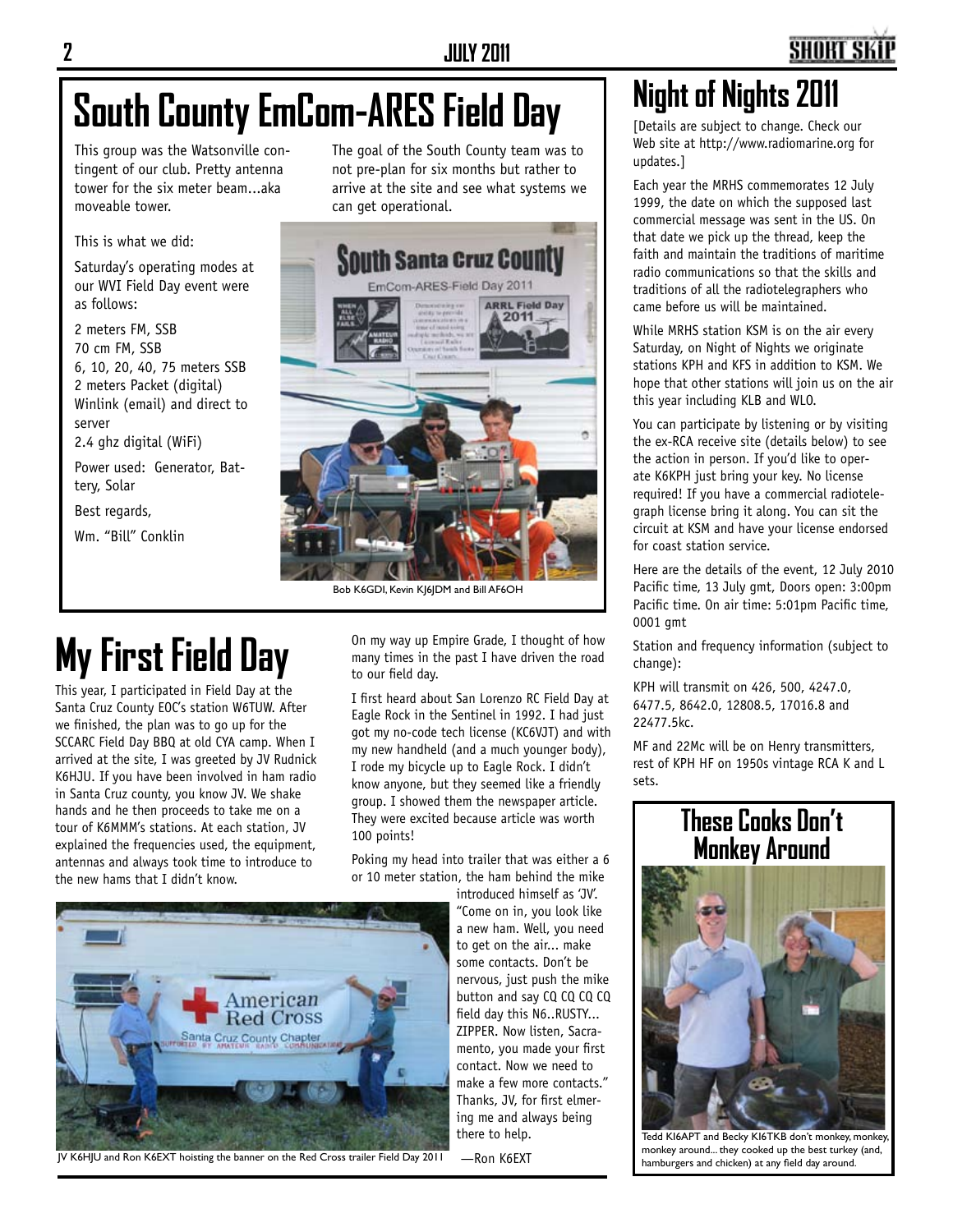#### **UCSC continued**



Photo: Jack French, KF6ZGO

equipment, which included a satellite station and a 40-foot steel tower topped by a tri-bander, was part of some kind of scientific experiment. Once the explanation revealed that the group was communicating with people all over the US using only 100 watts of power, the typical response was "Wow!".

Many dedicated runners happened upon the camp during their morning or afternoon exercise, and the hams became experts at abbreviated conversations. One visitor, who refused to slow his pace even slightly, got only one or two questions answered per lap. At one point, still intrigued, he shouted, "Penalty lap!" and continued around the course twice again before eventually requesting a business card.

The group was grateful that Capt. Chris Gaylord of the UCSC Fire Department had time to accept their invitation. Impressed with the group's effort, he contributed his foldable ICS Command Board to the information booth, and ended up staying on-site for several hours.

By Sunday morning, it was clear that a "lowimpact" Field Day was exactly what the group had needed. Although everyone had felt that the points didn't matter, in the end the team bettered their 2010 score by 14%!

—Kerry Veenstra (K3RRY)

#### **Night of Nights**

KFS will transmit on 12695.5 and 17026.0 -12695.5 will be on a 1940s vintage Press Wireless PW-15, formerly at the KFS transmitter site in Palo Alto, CA and one of the transmitters on the air on 12 July 1999. 17026.0 will be on a Henry transmitter.

KSM will transmit on 426, 500, 6474, 8438.3 and 12993kc.

K6KPH, the MRHS amateur station, will transmit and listen on 3550, 7050 14050 and 21050kc for KPH, KFS and KSM reception reports.



I had lunch last week at Rocky's Café in Felton with experienced ham operators Leon Fletcher, AA6ZG, and Dick Mack, W6PGL. Both said they'd be 90 years young this year. Leon was a SCCARC club member in the late 1980s and 1990s and served as club president. He developed and wrote the SLV club Newsletter for a couple of years. Dick Mack, also a former club member, got his ham ticket on October 25th, 1937. In those days the entrance license was the General class. Morse code had to be copied and sent at 13 wpm. Dick had taken Radio Shop 1 and 2 classes at Santa Cruz High School. In those days, most high schools had a Radio Shop class, including Hayward Union High, where I attended. My radio shop teacher was Mr. Clarence W. (CW) Nelson. He was also my Sunday school teacher. All week long he had me drawing wiring diagrams and memorizing formulas. On Sundays it was Bible scriptures. Forty years later, I had the pleasure of working him on 80-meter voice. I had not known he was a ham operator. I recall that many of his students joined the Navy and were going through the Electronics Technician (ET) School at Treasure Island. They would come back to visit his classes and work on

radio projects. During WWII, all servicemen had to be in uniform when in public. I was impressed to see his uniformed students in class. On their left sleeve was embroidered the chevron and lightning emblem showing "sparks." A year later I was in that same uniform, displaying that "sparks" emblem. When the wooden classrooms at TI burned down, the school was moved to what is now the Navy's Post Graduate School at Monterey. We lived in that beautiful hotel while in training.

Oh, no! As if we don't already have enough to worry about, scientists are predicting a loss of sunspot activity which may last for 50 or 60 years. The sun will flip on its axis and all sorts of bad things will happen. Do you know how old we'll be when we hams have good propagation once again? The regular 11year cycle will be disrupted. In addition, Global Warming will be delayed or put on hold indefinitely.

Leon Fletcher, AA6ZG, gave me a call last week, asking if I wanted some sailing and other books on writing. Told me to bring a box and I could have my pick. His XYL Vivian also gave me several boxes of organ and piano music. When I arrived in Leon's former ham shack, I was dismayed to see about eight boxes of very fine books. Some of these were on my "to read" list for many years. My favorite seafaring authors were well represented. Included were WWII books dealing with Pearl Harbor and the US and Japanese navies in the Pacific War. Looks like my summer reading program will be full. Also noted was his "wall paper." Hundreds of QSL cards from all over the world were still presented. In the 1990s, Leon went on a Dxpedition to Christmas Island, 1000 miles south of Hawaii.



Field Day at the Santa Cruz Emergency Operation Center operating "One Foxtrot." Oliver KJ6LDD, Cap KE6AFE, Ron K6EXT and Don K6GHA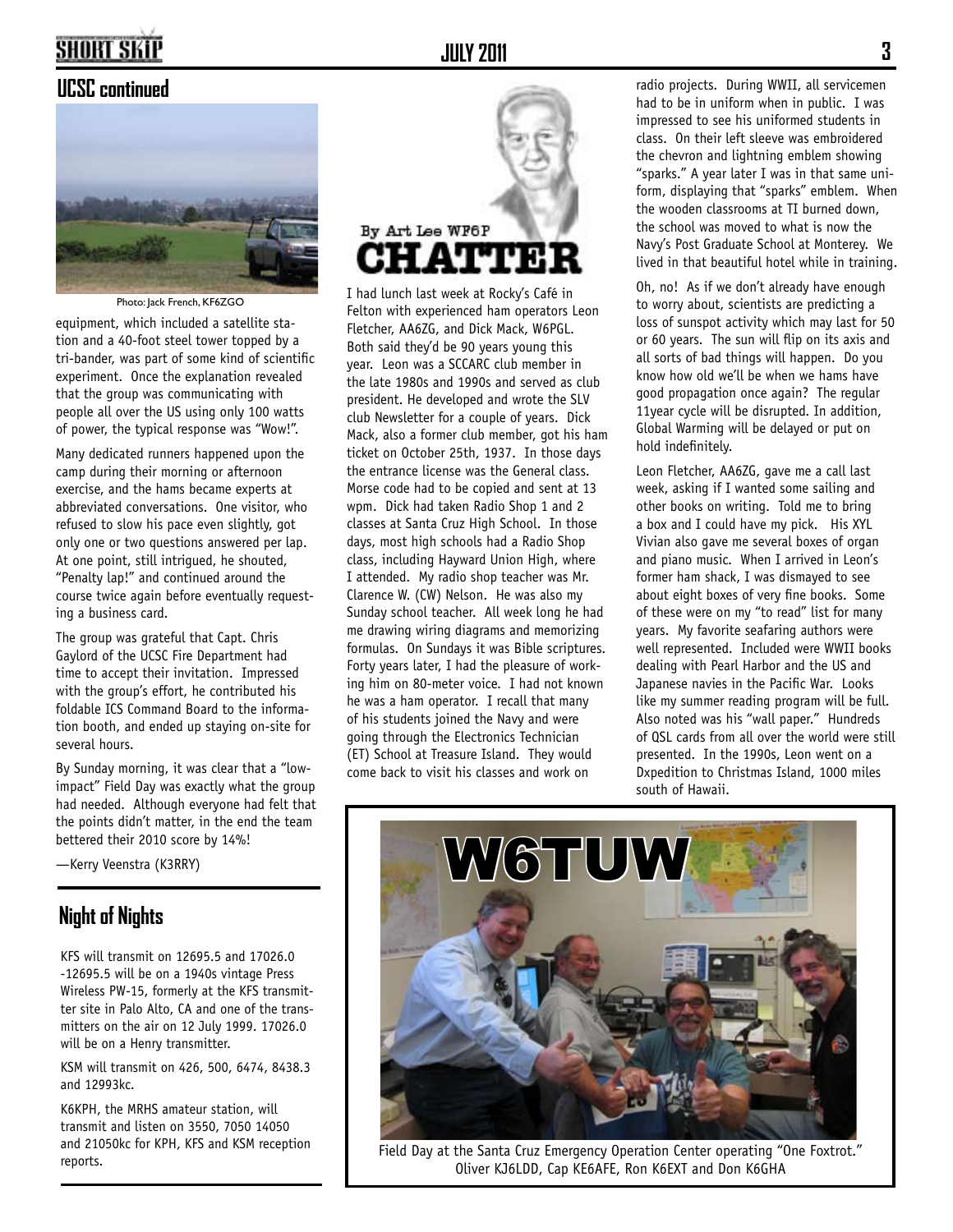### **SHORT SKIP**

#### **JULY 2011 4**

#### **SCCARC Board - 2011**

| President<br><b>Vice President</b> | <b>Bruce Hawkins</b><br><b>Brandon Bealer</b> | AC6DN<br><b>KJ6DKK</b> | 689-9923 |
|------------------------------------|-----------------------------------------------|------------------------|----------|
| Secretary                          | David Copp                                    | WS2I                   | 708-2206 |
| Treasurer                          | Kathleen McQuilling                           | KI6AIE                 | 476-6303 |
| Board                              | <b>Christopher Angelos</b>                    | KG6DOZ                 | 688-3562 |
|                                    | Mike Doern                                    | <b>KM6IKE</b>          | 477-1161 |
|                                    | <b>Rich Olsen</b>                             | W1WUH                  | 464-7474 |
|                                    | Cap Pennell                                   | KE6AFE                 | 429-1290 |
|                                    | Doug Burklo                                   | <del>KI6ZIB</del>      |          |
| <b>K6BJ</b> Trustee                | Allen Fugelseth                               | WB6RWU                 | 475-8846 |

#### **MONTEREY BAY REPEATER ACTIVITY**

| Santa Cruz<br>County                                                        | K6BJ 146.790- PL 94.8 Santa Cruz (linked to KI6EH)<br>KI6EH 147.945- PL 94.8 Watsonville (linked to K6BJ)<br>K6BJ 440.925+ PL 123.0 Santa Cruz (not linked)<br>• SCCARC Net Monday 7:30 PM 146.79- /147.945- /147.180+ linked<br>• SCCARC 10 Meter Net Monday 7:00 PM 28.308 MHz USB |  |
|-----------------------------------------------------------------------------|--------------------------------------------------------------------------------------------------------------------------------------------------------------------------------------------------------------------------------------------------------------------------------------|--|
| <b>ARES Net</b>                                                             | SC County Wide ARES Tuesday 7:30 PM on 147.180+ PL 94.8<br>and 443,600+ PL 110.9 linked                                                                                                                                                                                              |  |
| San Lorenzo<br>Valley                                                       | WR6AOK 147.120+ PL 94.8 Ben Lomond<br>• SLV Net Thursday 7:30 PM                                                                                                                                                                                                                     |  |
| Loma Prieta                                                                 | AB6VS 440.550+ / AE6KE 146.835- PL 94.8 (linked for net)<br>• LP ARES / LPARC Net Tuesday 7:15 PM                                                                                                                                                                                    |  |
| Monterey                                                                    | K6LY 146.97- PL 94.8 / 444.700+ PL123 (linked for net) Monterey<br>• Monterey Co. ARES Net Wednesday 7:30 PM K6LY 146.970- (PL                                                                                                                                                       |  |
| 94.8)                                                                       |                                                                                                                                                                                                                                                                                      |  |
|                                                                             | • NPSARC Net Wednesday at 8 PM on K6LY/R                                                                                                                                                                                                                                             |  |
| <b>LPRC</b>                                                                 | WR6ABD 146.640- PL 162.2 / 442.900+ PL 162.2 (winsystem.org)                                                                                                                                                                                                                         |  |
|                                                                             | • LPRC Net Tuesday 8:00 PM 146.640-(PL 162.2)                                                                                                                                                                                                                                        |  |
|                                                                             | • Amateur Radio Newsline broadcast Tuesday                                                                                                                                                                                                                                           |  |
| • Santa Clara Valley Section Traffic NET Tuesday 9:00PM 146.640- (PL 162.2) |                                                                                                                                                                                                                                                                                      |  |
| FOR MORE INFO SEE: http://www.k6bj.org/freq.html                            |                                                                                                                                                                                                                                                                                      |  |

## **WELCOME NEW MEMBERS!**

The following members joined us during June 2011:

Patrick O'Rourke KJ6OOW: New license

Rod Atlansky KI6UWN: General license



SANTA CRUZ COUNTY AMATEUR RADIO CLUB P.O. BOX 238 SANTA CRUZ, CA 95061-0238

#### **SCCARC Calendar of Events**

| ARES Meeting (prior to club meeting)<br><b>SCCARC Meeting</b> | Friday<br>Friday | <b>Jul 15</b><br><b>Jul 15</b> |
|---------------------------------------------------------------|------------------|--------------------------------|
| Cake Meetings                                                 | Sat              | Jul 9, 23                      |
| Board Meeting                                                 | Thursday         | <b>Jul 28</b>                  |
| Short Skip articles due                                       | Mon              | Aug 8                          |
| <b>SCCARC Meeting</b>                                         | Friday           | Aug 19                         |
|                                                               |                  |                                |

#### **MONTHLY MEETINGS.**

The SCCARC Meets at 7:30 PM, on the THIRD FRIDAY of the each month (except December). Meetings are at Dominican Hospital, Education Center, 1555 Soquel Drive, Santa Cruz.

#### **Net Control Schedule:**

| 7/11 | <b>Byron N6NUL</b> |
|------|--------------------|
| 7/18 | Tom K6TG           |
| 7/25 | Greta KI6NTL       |
| 8/1  | Phil KE6UWH        |
| 8/8  | Chris KG6D0Z       |
| 8/15 | Byron N6NUL        |

Short Skip is published 12 times per year. Free to members. Santa Cruz County Amateur Radio Club, Inc. Post Office Box 238, Santa Cruz, CA 95061 Editor: Ron Baldwin, k6ext.santacruz@gmail.com Columnist: Art Lee, WF6P Writer: Ron Skelton, W6WO

**Treasurer's Report** The May 31, 2011 Treasurer's Report presented to the Board of Directors showed that the SCCARC treasury had \$3886.54 in cash and bank accounts (total less encumbrances: \$3250.71). At that time all financial obligations for which invoices had been received had been met. The full Report, incorporating the current working budget as well as actual and projected income and expenditure figures for the full calendar year, will be available for review at the July 15 Club meeting .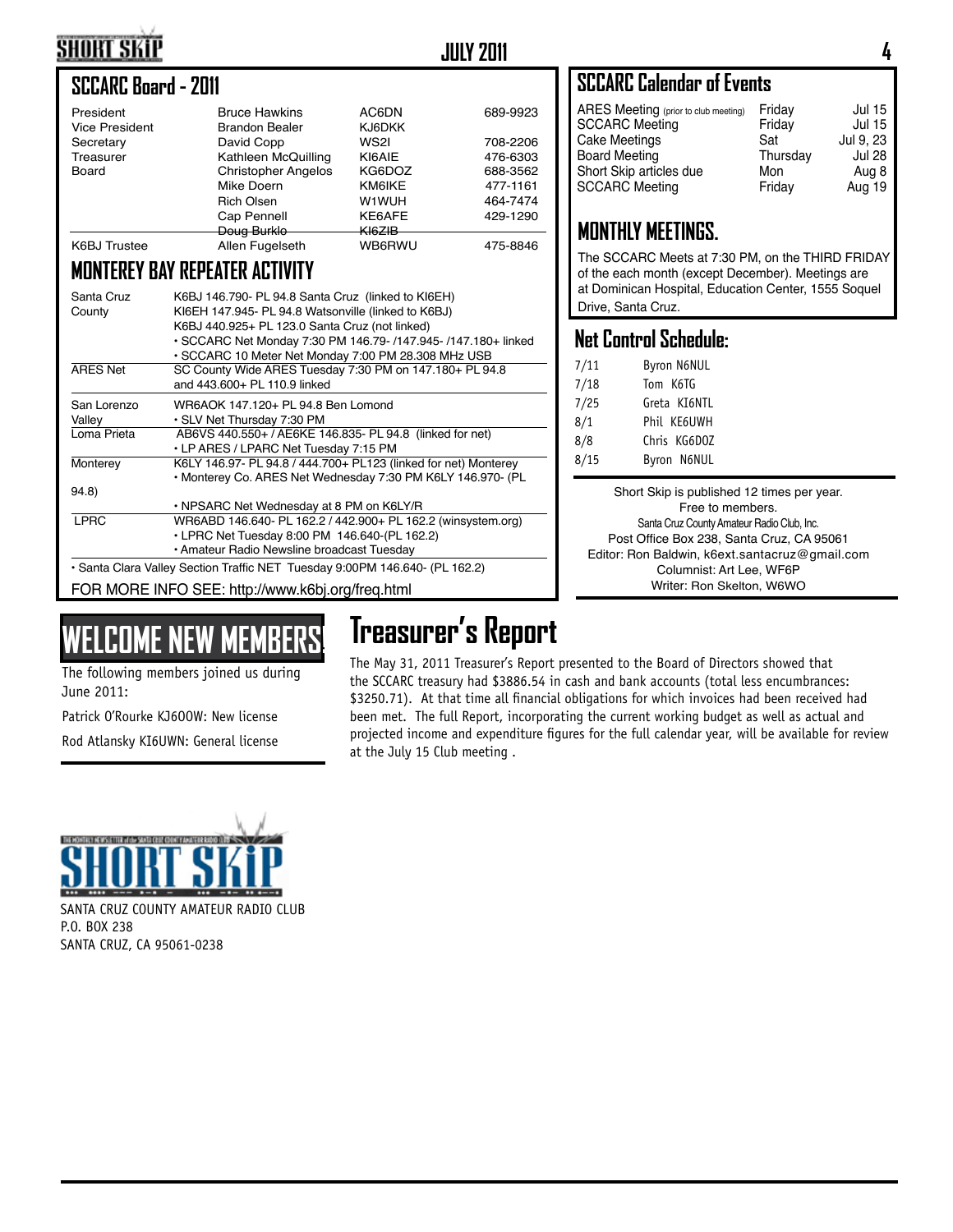#### **K6MMM FD continued**











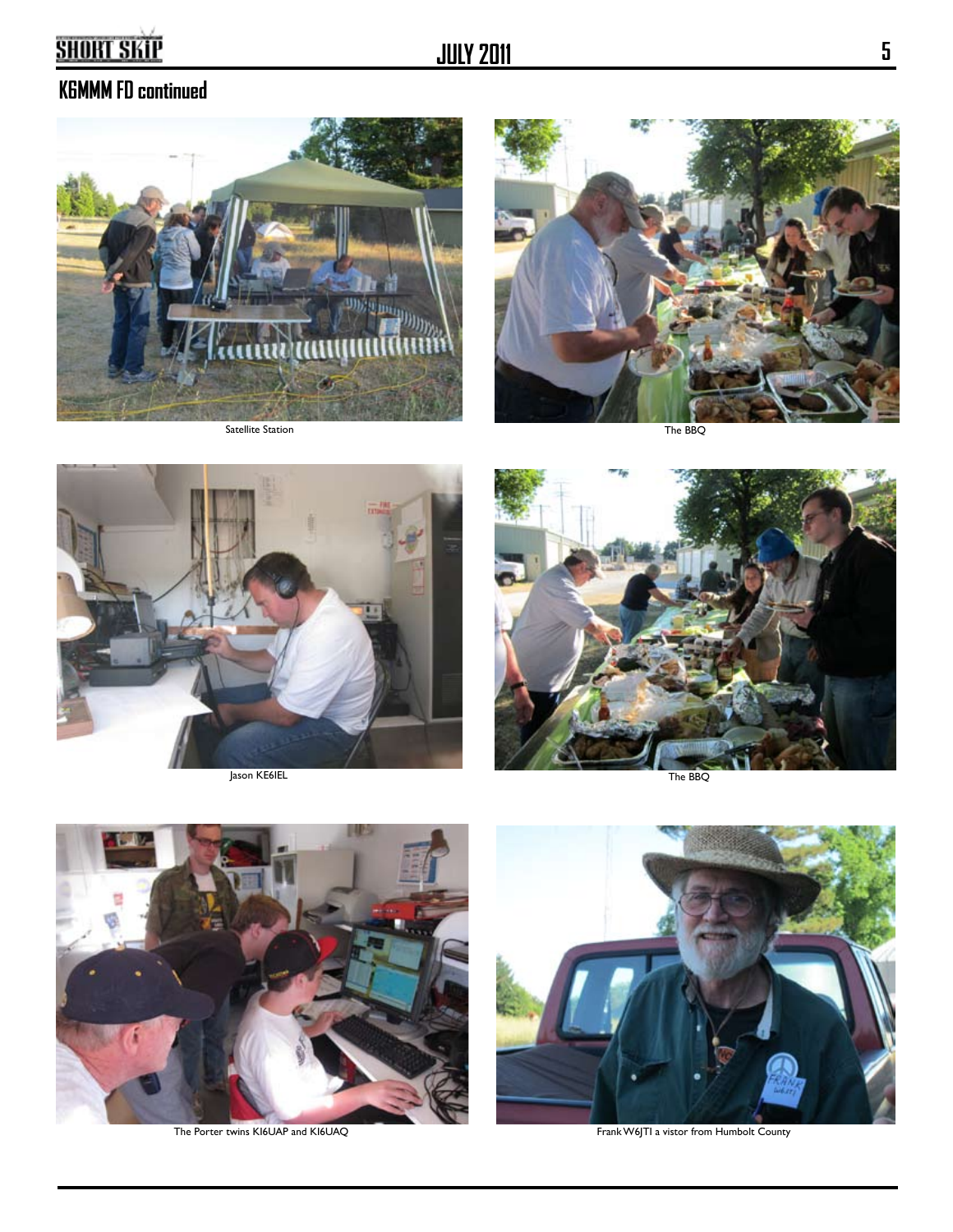







Rich W1WUH and Roy KF6KVD



Robert KJ6FFP, Reed N1WC, Don K6GHA and Cole KJ6LBC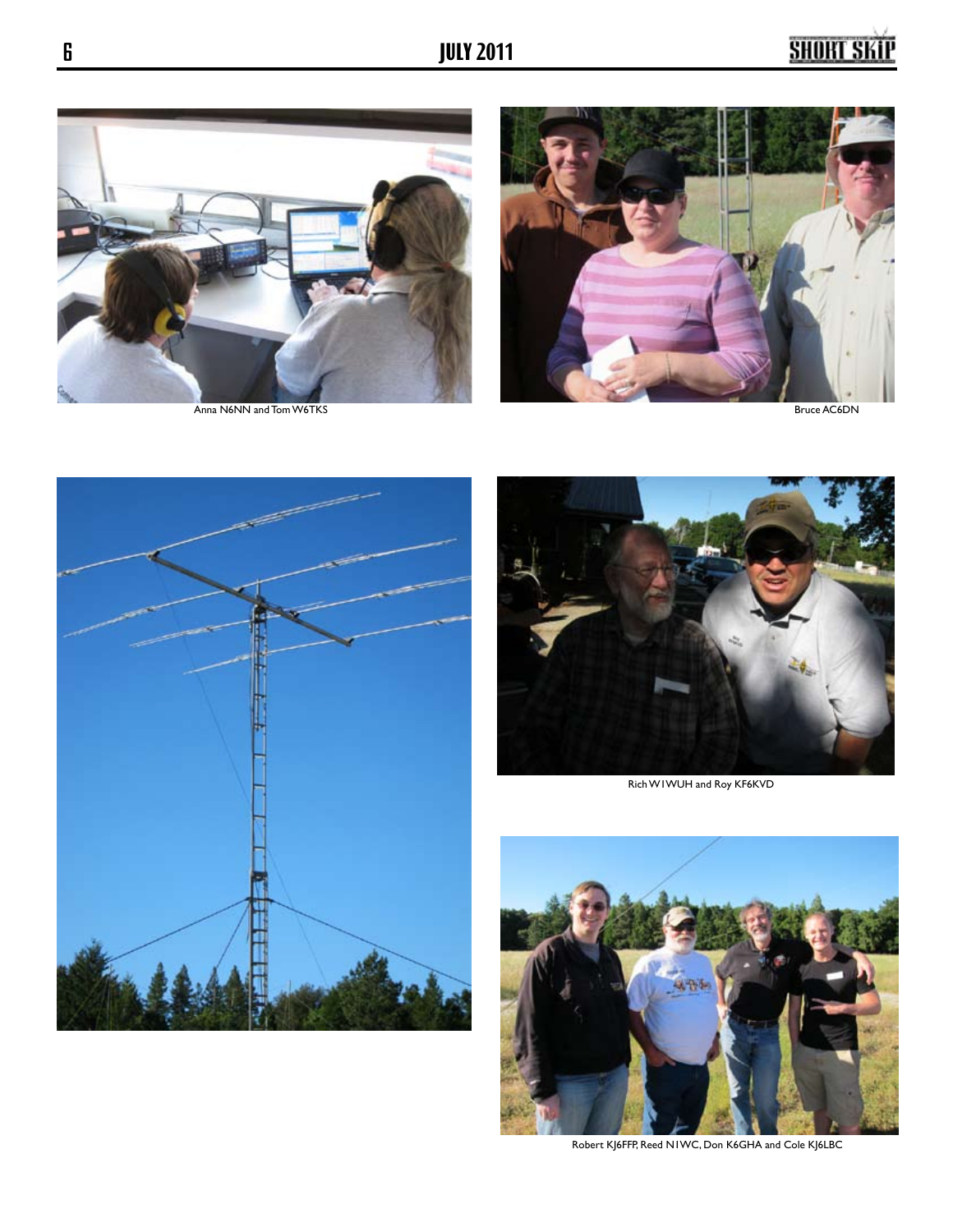





GOTA Station



Cap KE6AFE raises the ARRL flag



Santa Cruz EOC Com2 Van